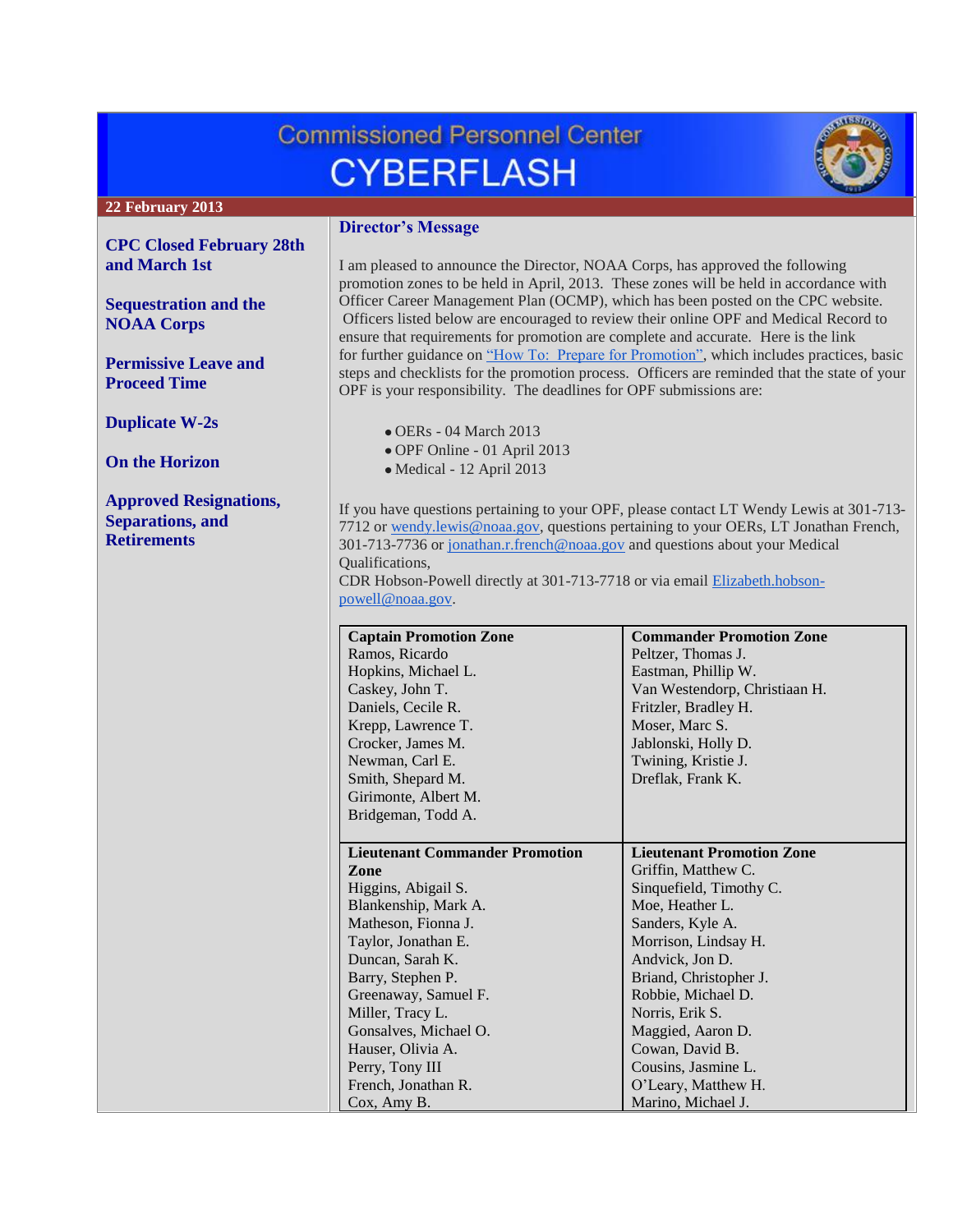| Jaskoski, Matthew J.<br>Kuzirian, Stephen C. | Keen, Lyndsey, E.<br>Jellison, Kyle R.<br>Gibson, Laura L. |  |  |  |
|----------------------------------------------|------------------------------------------------------------|--|--|--|
| Lieutenant (junior grade) Promotion          |                                                            |  |  |  |
| Zone                                         | Klein, Refael W.                                           |  |  |  |
| Doremus, Kevin G.                            | Keith, David B.                                            |  |  |  |
| Hirsch, Michael N.                           | Gilbert, Whitley J.                                        |  |  |  |
| Witmer, Joshua D.                            | Jeffers Kelsey E.                                          |  |  |  |
| Halonen, Jared R.                            | Sims, Kasey M.                                             |  |  |  |
| Langis, Daniel P.                            | Cassone, Junie H.                                          |  |  |  |
| Clos, Andrew R.                              | Rodriquez Perez, Ricardo                                   |  |  |  |
| Kidd, John R.                                | Colohan, Aaron D.                                          |  |  |  |
| Zygas, Aras J.                               | Frate, Chelsea D                                           |  |  |  |
|                                              | Madsen, Theresa A                                          |  |  |  |

## **\*\*Clarification\*\***

Special OERs are **NOT** authorized for the upcoming April 2013 selection boards. We are accepting the normal evaluation cycle or detachment of officer OERs only.

tonek handr

**CAPT Anne K. Lynch, NOAA Director, Commissioned Personnel Center**

# <span id="page-1-0"></span>**CPC Closed February 28th and March 1st**

As a reminder, CPC will be closed February 28 and March 1 to complete the End of Year package updates. If you are one of the ~53 who have not submitted your required documentation, or completed the EOY package, please do so by February 27. The EOY package serves as a tool to direct officers to their OPF and helps ensure all documentation is accurate. Officers are also reminded to update the information housed in the EOY package at anytime circumstances require (new dependents, PCS, augment, etc).

#### <span id="page-1-1"></span>**Sequestration and the NOAA Corps**

Several officers and civilian supervisors have asked whether or not NOAA Corps officers would be furloughed, or are "excepted" from furlough. In 2011, the NOAA Administrator, with concurrence from DOC Office of General Counsel and Department of Justice, approved all NOAA Corps officers to be "excepted" from any furlough. During a shutdown, or in this case for sequestration, NOAA Corps officers are expected to report to their duty stations, and may be required to serve in a variety of ways to support NOAA and the Nation.

## <span id="page-1-2"></span>**Permissive Leave and PCS Proceed Time**

Officers are reminded that permissive leave taken for the purposes of house hunting at his/her next duty station, is to be completed before a PCS, and cannot be taken in conjunction with PCS travel. Permissive leave orders are drafted separately from PCS orders. Recently, there have been several inquiries regarding administrative leave for NOAA Corps officers. Administrative absence is a period of authorized absence not chargeable as leave. These absences, not to exceed ten calendar days per year, may be approved by leave granting authorities for purposes that include non-federal meetings, professional society functions or other functions that will enhance an officer's professional development or the image of the NOAA Corps. If the meeting or function is held away from an officers' current duty station, permissive travel orders must be issued. A complete list of authorized administrative absences is located in NCD, Section 06501.

Officers may be granted administrative absence for house hunting. Upon official notification of a forthcoming assignment, geographically distant from the current assignment, an officer may be authorized up to five days of administrative absence in conjunction with permissive travel orders. Permissive travel is authorization for an officer to travel away from his/her current duty station **at no cost to the Government**. Permissive travel orders are to be issued by the officer's supervisor in conjunction with any administrative absence which requires the officer to leave the local commuting area. Please refer to NCD, Section